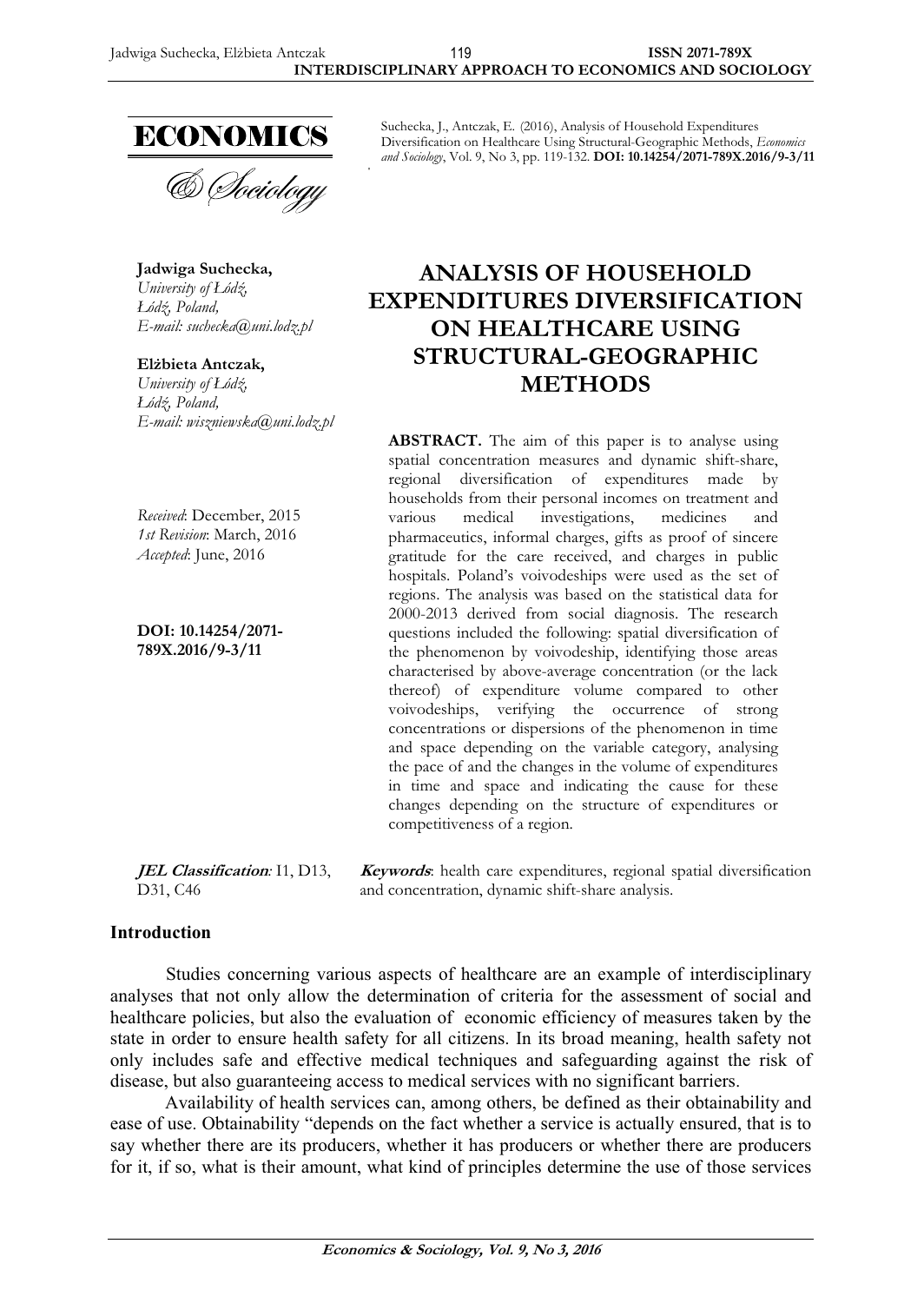and thus their obtainability by a certain social group, including the principles that determine the occurrence of economic, organisational and/or spatial barriers. Easiness, in turn, refers to availability of healthcare to patients, taking into account financial, organisational, cultural and emotional barriers" (Służba zdrowia, 2008, p. 232).

The above-quoted definition implies that ensuring healthcare availability in society is a complex problem whose solution is sought for by contemporary healthcare systems.

The importance of current socio-economic problems to be resolved within healthcare systems is reflected by the objectives set by specific supranational (WHO) and national (National Health Programmes) strategies. In Polish National Health Programme (NHP) prepared for 2006-2013, one of the principal objectives is to reduce territorial and social inequities in the access to health services. Pursuant to NHP's recommendations, the principles of equity and availability of medical care should be observed when proposing changes in the healthcare system. The principle of equity means that healthcare system should ensure equal treatment for all patients. In turn, the principle of availability indicates that healthcare system should not create barriers to accessing medical services in their broad sense.

In order to properly fulfil the primary objective formulated in NHP for 2006-2013, it is necessary to assess the existing territorial diversification of healthcare availability. This can be done in many different ways using many methods, including those offered by social statistics and spatial statistics. Each of these methods requires populations be assessed for meeting specific conditions.

If the methods of social statistics are to be employed to analyse equity and availability of healthcare, measures considered classic by the specialist literature can be used. Those that are most commonly applied include various measures of concentration (Baumann *et al.*, 1995) and distance whose structure is based on the Lorenz curve, with no need to determine the distribution type of a studied phenomenon/variable. The most common and most frequently used measure is the Gini coefficient, which is calculated based on individual or aggregated data (Suchecka, Laskowska, 1997; Laskowska, 2000, pp. 15-16). However, the set of regions to be analysed is usually a set of administrative (geographic) areas which may vary in size due to their features (e.g. geographic area, population size). In such a case, spatial distribution of a studied phenomenon (variable) does not always reflect actual differences. When the effects of regions' varying sizes are eliminated, spatial analyses can be carried out whilst taking the variables' comparability into account. To that end, we proposed the solution of considering an additional variable, the so-called reference or weight variable, in the conducted analyses. When introduced, this variable enables a comparison of the analysed phenomenon that takes into account the spatial distribution of the reference variable.

An expansion to spatial distribution analyses of a studied phenomenon (concentration, location, specialisation) can be the analyses that use spatial-cross-sectional and temporalcross-sectional data, which belong to the group of structural-geographic methods. Out of that group, the most commonly used are Shift-Share Analysis (SSA) methods and models. The structural and geographic shift-share analysis allows the assessment of the development level of a studied phenomenon in a selected region as compared to the development level of that same phenomenon in the reference area.

The aim of this paper is to analyse, based on spatial concentration measures (LQ, Gini) and Dynamic Shift-Share Analysis, regional diversification of expenditures made by households from their personal incomes on treatment and various medical investigations, medicines and pharmaceutical products, informal charges, gifts as proof of sincere gratitude for the care received, and charges in public hospitals. The voivodeships were used as the set of regions. The empirical analyses carried out were based on the relevant statistical data for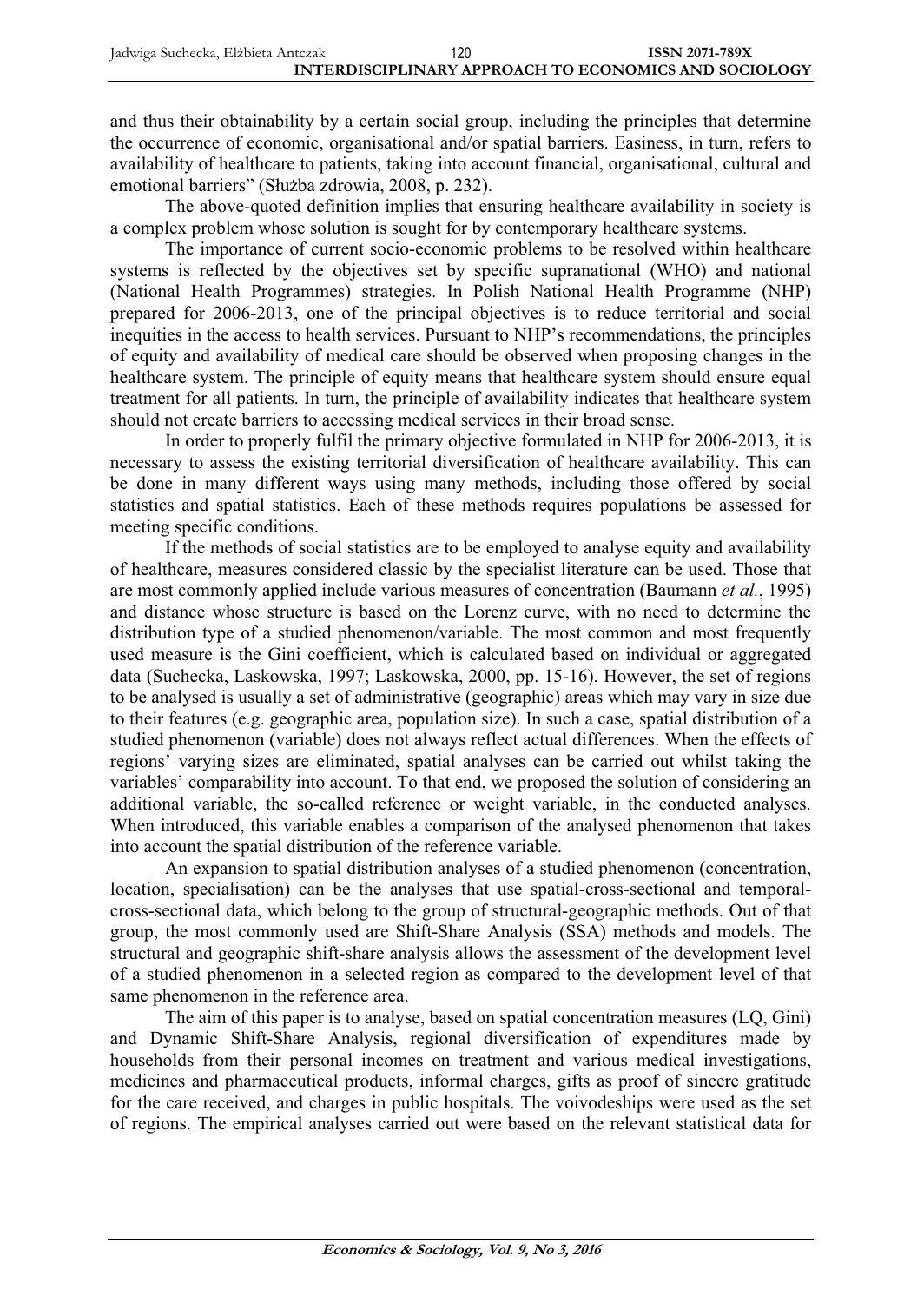2000-2013<sup>1</sup> derived from publicly available representative study results – reports of the Council for Social Monitoring "Social Diagnosis. Objective and Subjective Quality of Life in Poland" (Czapiński and Panek, 2000, 2003, 2005, 2007, 2009, 2011 and 2013), which contained the above-mentioned categories of household expenditures. The research questions posed concerned, among others, spatial diversification of the phenomenon level according to voivodeships, identification of those areas characterised by the above-average concentration (or the lack thereof) of the volume of expenditures compared to other voivodeships, verification of the occurrence of a strong concentration or dispersion of the phenomenon level in time and space depending on the variable category, analysis of changes in the volume of expenditures in time and space as compared to the pace of changes in the phenomenon volume in Poland and indicating the cause for these changes depending on the structure of expenditures or competitiveness of a region as compared to others.

Concentration and shift-share methods are applied in studies on economic growth, e.g. Dinc (2002) and Rozpedowska-Matraszek (2010); migration, e.g. Sweeney and Goldstein (2005) and Franklin (2012); remunerations, e.g. Antczak and ĩóátaszek (2010), Twardowska and Jewczak (2013); environmental quality/sustainable development, e.g. Constantini, Mazzanti and Montini (2012), Antczak (2010); labour market, e.g. Mayor and Lopez (2009), Batóg and Batóg (2007); regional specialisation: Jayet (1993) and Balassa (1965); as well as in economics and healthcare, e.g. Beyers (2013), Suchecka (2012), Jewczak and ĩóátaszek (2011), and Weszczak and Staszek (2013). However, studies that simultaneously use the described set of methods (measures) for the analysis concerning healthcare expenditures have not been conducted in Poland so far.

#### **1. Inequalities in context of spatial concentration**

Equity in healthcare can be construed as vertical equity, implying that individuals or households with different incomes finance medical care to different degrees, or as horizontal equity, suggesting that individuals or households with the same demand for medical care have the same access to the care irrespective of their incomes. Issues of vertical (subject-related) equity are studied with respect to financing medical care. In turn, as far as availability is concerned, issues of horizontal (object-related) equity are analysed (Wagstaff and Van Doorslear, 1992).

The definitions quoted above indicate that access to healthcare should depend more on needs rather than the ability to pay. Demand for medical care is associated with the perception of health as capital, right or need.

Health as capital is most commonly expressed in terms of the cost of illness in its economic and social sense. On the other hand, understanding health as a right results in considering access to healthcare in the same manner as access to other goods. This approach makes the concept of health as a need win more and more proponents in contemporary healthcare systems. Thus, availability of medical care is considered a civil right and ought not depend on the individual's ability to pay. Fulfilling that postulate results in irregularities in the workings of the health sector, as reflected in a mismatch between resources (especially financial ones) and healthcare needs that increase and change in time and space; hence leading to social inequities (Wagstaff and Van Doorslaer, 1996, pp. 2-3).

The results of many international studies confirm the thesis that a just healthcare system may coexist with an unjust system for financing it, or vice versa (i.e. Diagnoza Społeczna, 2013). In order to measure the degree of that "injustice", various measures of concentration are used. Inequity in the sense of concentration is understood as the non-

<sup>1</sup> Variables for the year 2013 were partly obtained from the Social Diagnoses of 2011 and 2013, more see in: http://ce.vizja.pl/en/issues/volume/7/issue/3.1, accessed: 20.06.2015.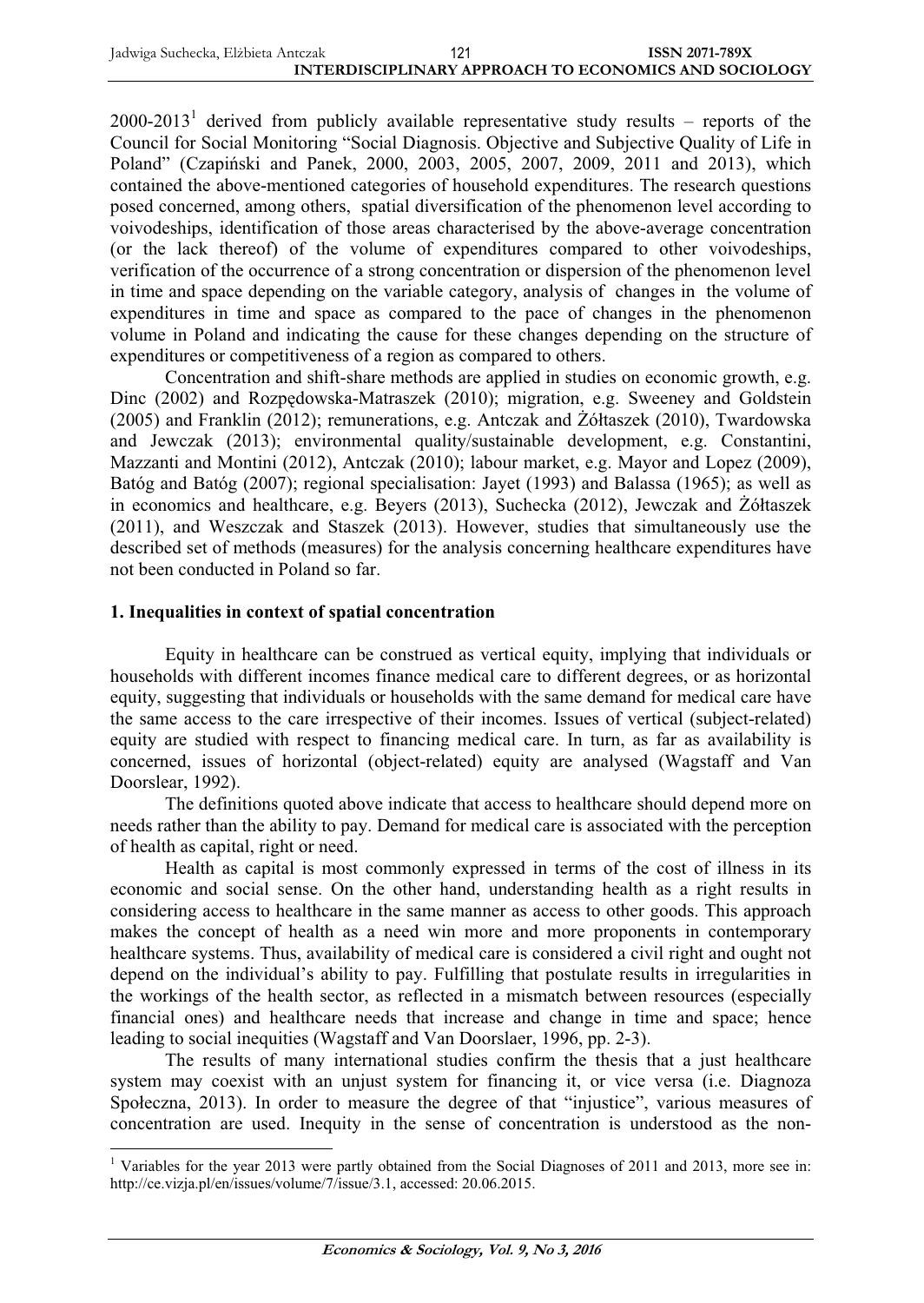uniform distribution of the total sum of values of a studied feature among specific units in a set and is most commonly measured with tools based on the Lorenz curve. The most common and most frequently used measure is the Gini coefficient, which is calculated based on individual or aggregated data. In turn, spatial analyses assume the spatial Gini coefficient as a synthetic measure of a phenomenon's concentration, (*more see in*: Suchecki *et al.*, 2010, pp. 132-164). When applied to financing healthcare from individual resources, measures based on Lorenz concentration curves allow one to determine to what extent expenditures made by individuals on medical care are uniformly distributed as well as indicate which expenditure category contributes to increasing inequities in both time and geographic space.

This section of the study uses spatial concentration measures – the Lorenz spatial curve index (i.e. the Location Quotient (LQ)) and the spatial *Gini* coefficient/index. The aim of the analysis is to verify and identify the spatial concentration of specific expenditure categories by voivodeship from 2000 to 2013.

Spatial concentration is expressed as the difference between the distribution of the analysed variable  $X$  and the distribution of reference variable  $Z$ <sup>2</sup>. The measurement of concentration in the form of location quotients, the Lorenz curve and indices was proposed by B. Balassa (1965), Atkinson (1970) and Gatswirth (1971), and subsequently popularised in works including Hannah and Kay (1977), Kakwani (1980), Kolm (1976), H. Jayet (1993), Overman and Combes (2004), Thisse (2006) and Suchecki (*et al*., 2010).

When geometrically interpreted, the difference is a distance between components of the vectors  $\mathbf{v}(x)$  and  $\mathbf{v}(z)$  in an *R*-dimensional space where the *r*-component of those vectors, according to earlier assumptions, equals  $q_r = x_r/x$  and  $p_r = z_r/z$ . The values of  $x_r/x$  and  $z_r/z$  are shares of the *r*-region in the set of all regions for the aggregate variables *X* and *Z*. The values of those shares are independent of the selected unit of measurement. If the spatial distributions of variables *X* and *Z* are identical, differences in shares equal zero for all *r* components. On the other hand, the values of the components of those vectors that are different to zero reflect a higher or lower regional diversification of analysed variables.

Spatial distribution can also be analysed using the following location quotients:

$$
LQ_r = \frac{x_r / x}{z_r / z} = \frac{x_r / z_r}{x / z} = \frac{q_r}{p_r},
$$
 (1)

Alternatively, an analysis of vector **v**(*LQ*) of the location quotients has been proposed. In this case, if the studied phenomenon does not show concentration, the *r*-component of that vector equals one, i.e.  $\mathbf{v}(LQ_r) = \mathbf{v}(1)$ . Based on the data used in the discussed study, it is difficult to determine causes that significantly affect the regional differences observed in household expenditures on the selected healthcare services categories. Such an assessment would require more detailed research. General information on that issue is provided by values of the location quotients (*LQ*) calculated for each voivodeship. They indicate the share of expenditures made by households on a given medical service category in a selected voivodeship compared to general healthcare expenditures covered by individual resources in Poland. In order to determine the degree of non-uniformity of the spatial distributions of expenditures on selected categories of medical goods and services, the spatial location quotients discussed above (*Formula 1*) were used to obtain the share of total expenditures made by households in specific voivodeships in the total expenditures on a given category of medical goods and services as the reference (weight) variable. Calculation results are shown in *Table 1*.

 $2$ The distribution of the reference variable Z is a spatial distribution of the variable corresponding to the interpretation of the relationship between *X*/*Z*, based on economic or geographic meaning.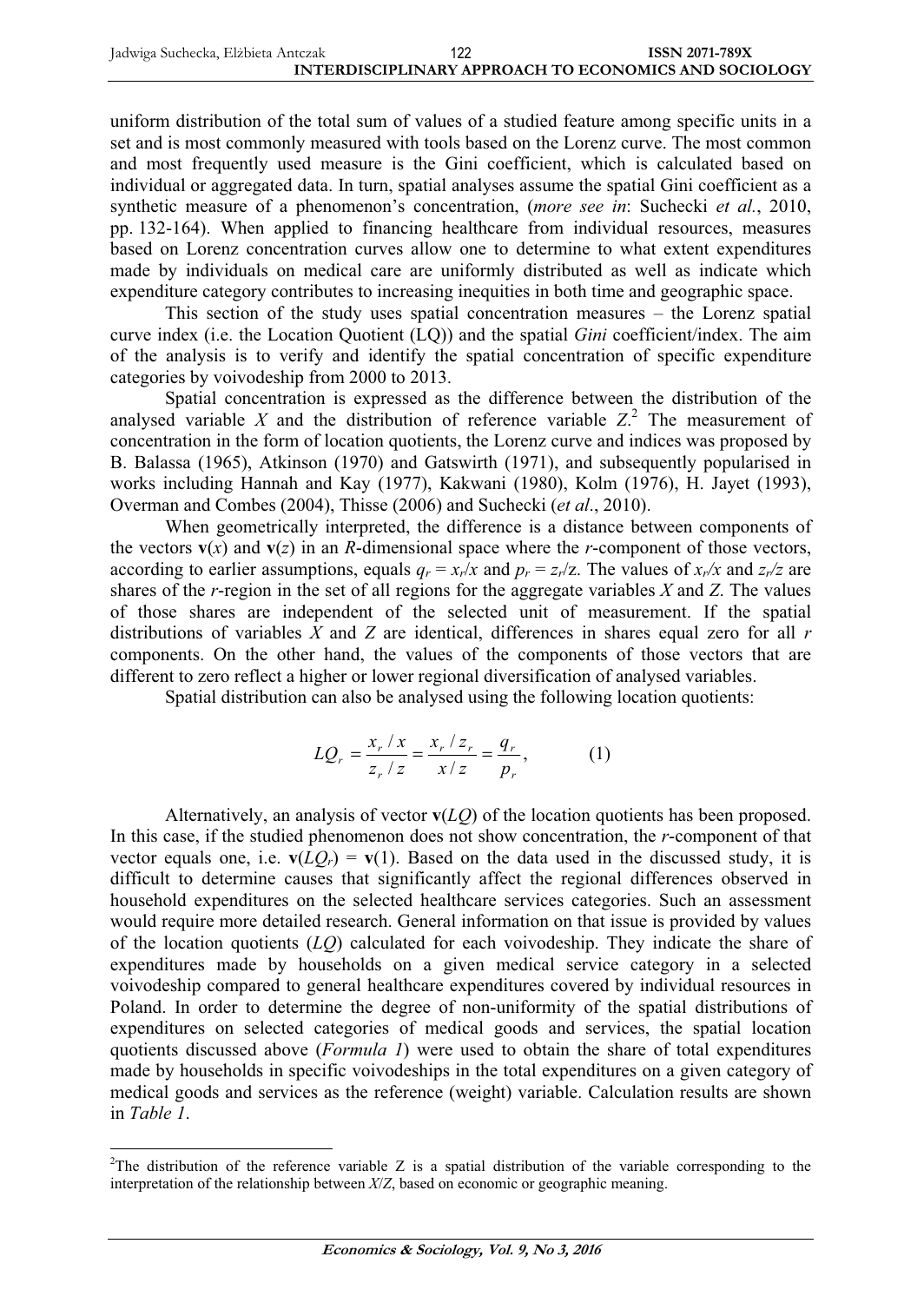|                | <i>Expenditures on</i><br>treatment and<br>examinations | <i>Informal</i><br>payments | Gifts                          | Charges at<br>public<br>hospital | Expenditures<br>on drugs |
|----------------|---------------------------------------------------------|-----------------------------|--------------------------------|----------------------------------|--------------------------|
|                |                                                         |                             | Average values LQ in 2000-2013 |                                  |                          |
| dln            | 0.99                                                    | 1.14                        | 0.55                           | 1.18                             | 0.83                     |
| kp             | 1.25                                                    | 0.62                        | 0.89                           | 0.86                             | 1.22                     |
| le             | 1.12                                                    | 0.94                        | 1.11                           | 0.65                             | 1.20                     |
| lu             | 1.31                                                    | 0.64                        | 0.96                           | 0.55                             | 1.38                     |
|                | 0.98                                                    | 1.09                        | 1.15                           | 0.86                             | 1.07                     |
| mł             | 1.04                                                    | 0.93                        | 1.18                           | 1.00                             | 1.15                     |
| m <sub>z</sub> | 1.08                                                    | 0.90                        | 1.48                           | 1.05                             | 0.88                     |
| pdk            | 1.18                                                    | 0.37                        | 0.39                           | 1.19                             | 1.39                     |
| św             | 0.84                                                    | 1.22                        | 1.06                           | 0.86                             | 1.06                     |
| $\overline{O}$ | 1.27                                                    | 0.39                        | 1.29                           | 1.07                             | 1.21                     |
| śl             | 1.20                                                    | 0.70                        | 1.05                           | 0.78                             | 1.07                     |
| wlk            | 1.01                                                    | 1.21                        | 1.26                           | 0.83                             | 0.99                     |
| pm             | 0.94                                                    | 0.93                        | 1.06                           | 1.07                             | 0.94                     |
| wm             | 1.07                                                    | 0.49                        | 1.61                           | 0.55                             | 1.36                     |
| pdl            | 1.07                                                    | 1.02                        | 0.75                           | 0.63                             | 1.14                     |
| zp             | 1.53                                                    | 0.82                        | 0.37                           | 0.89                             | 1.39                     |

|  |  |  |  | Table 1. Average values of LQs calculated for variables and the years 2000-2013 |
|--|--|--|--|---------------------------------------------------------------------------------|
|--|--|--|--|---------------------------------------------------------------------------------|

Notes: explanation of abbreviations:  $dh - dolnošlaskie$ , kp – kujawsko-pomorskie, le – lubelskie, lu-lubuskie,  $l$ łódzkie, mł – małopolskie, mz – mazowieckie, pdk – podkarpackie, św – świętkokrzyskie, o – oploskie, śl – śląskie, wlk – wielkopolskie, pm – pomorskie, wm – warmińsko-mazurskie, pdl – podlaskie, zp – zachodniopomorskie.

*Source*: compiled by the authors.

The comparison of the mean values of the location quotients from 2000 to 2013 indicates differences in expenditure burdens (concentrated) for households in specific voivodeships depending on the expenditure category. Voivodeships where household expenditures on treatment and various medical investigations were definitely above the mean of those expenditures in Poland (in the studied period on average) were: Zachodnio-Pomorskie ( $LQ = 1.53$ , i.e. 53% above the mean value for the country), Lubuskie ( $LQ =$ 1.31), Opolskie (*LQ* = 1.27) and Kujawsko-Pomorskie (*LQ* = 1.25). In turn, the voivodeship with the lowest mean concentration level of that variable category was the Świętokrzyskie voivodeship  $(LQ = 0.84)$ . Regions with concentrated levels of expenditures on treatment and medical investigations close to the mean reference variable value were the DolnoĞląskie (*LQ*  = 0.99) and Wielkopolskie voivodeships (*LQ* = 1.00).

As for expenditures made with respect to informal charges, the voivodeships with the highest concentration of that variable were Świętokrzyskie ( $LQ = 1.22$ ) and Wielkopolskie  $(LO = 1.21)$  when compared to the mean level of the phenomenon in Poland. By far the lowest mean concentrated levels of expenditures made by households on informal charges below the value for the reference area in the studied period were in the Podkarpackie  $(LQ =$ 0.37, 63% below the national mean) and Opolskie  $(LQ = 0.39)$  voivodeships. The only area where the level of cost burden with respect to informal charges was close to the weight variable's value throughout the entire analysed period was the Podlaskie voivodeship  $(L\overline{Q})$  = 1.02).

A particularly high above-average concentration level of expenditures on gifts characterised the Warmińsko-Mazurskie  $(LQ = 1.61, 61\%$  above the national mean) and Mazowieckie  $(LQ = 1.48)$  voivodeships. The lowest mean concentration level of that variable category was noted in the Podkarpackie  $(LQ = 0.39)$  and Zachodnio-Pomorskie  $(LQ = 0.37)$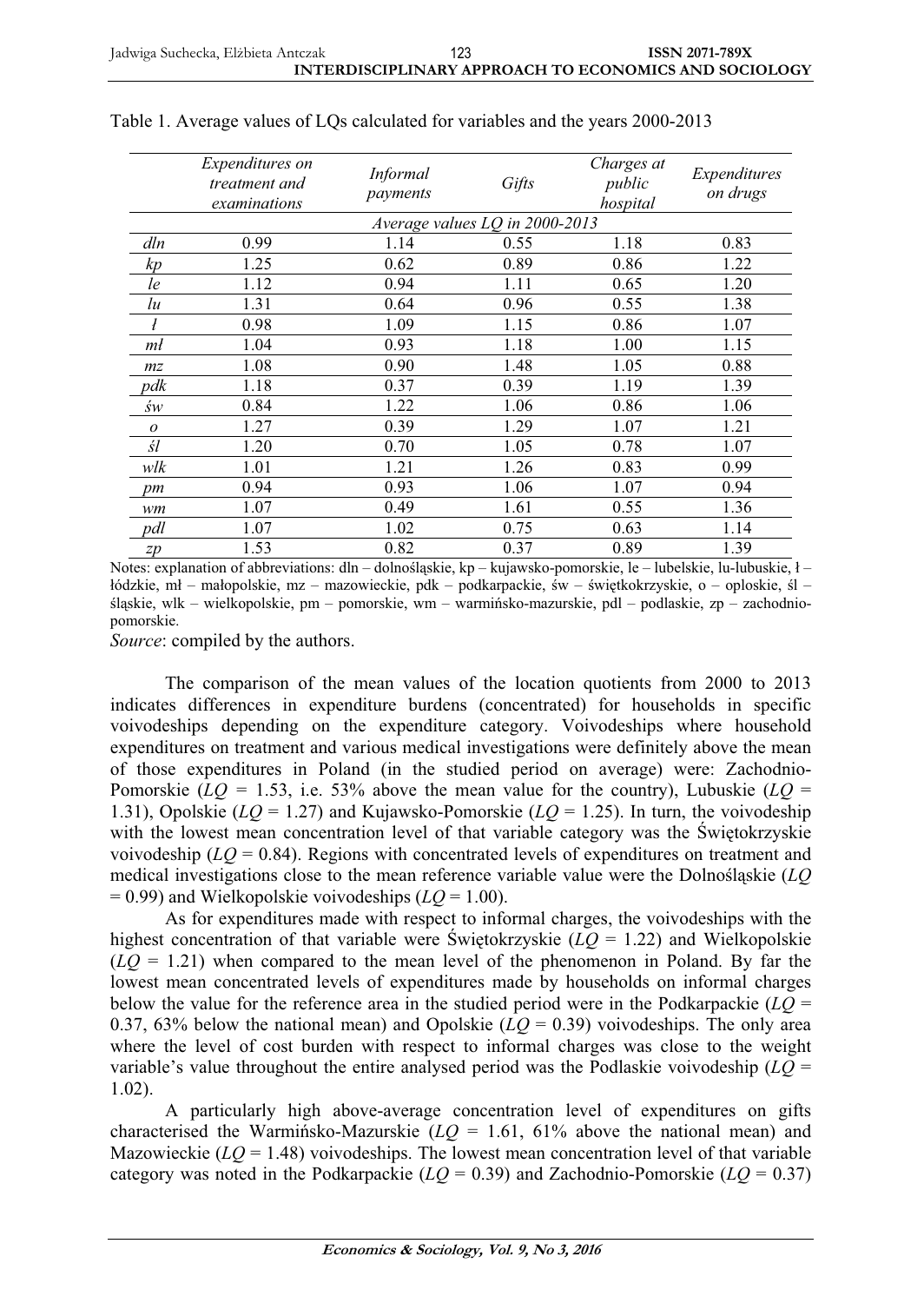voivodeships. The concentration level of expenditures on gifts close to the mean (reference) level was achieved by the Lubuskie voivodeship  $(LO = 0.94)$ .

As for the level of expenditures on charges in public hospitals, the mean quotient values range from 0.55 to 0.19. Thus, between 2000 and 2013, the highest concentration level of such expenditures was held by the Podkarpackie voivodeship and the lowest by Lubuskie and Warmińsko-Mazurskie. In contrast, the Małopolskie voivodeship reflects the mean/country's concentration level of those charges  $(LQ = 1.00)$ .

As far as expenditures on medicines and pharmaceutical products are concerned, the highest concentration levels above the country's mean (over thirty per cent) were seen in the Zachodnio-Pomorskie ( $LQ = 1.39$ ), Podkarpackie ( $LQ = 1.39$ ) and Lubuskie ( $LQ = 1.38$ ) voivodeships. The least money was allotted to that expenditure category in the Dolnośląskie voivodeship  $(LQ=0.83)$ . The concentration level of expenditures on medicines and pharmaceutical products close to the mean/country level was achieved by the Wielkopolskie voivodeship  $(LQ = 0.99)$ .

Changes in household expenditure levels occurring in specific analysed years (Table 1) indicate that there was considerable regional diversification of the studied phenomenon depending on the given variable category. These regularities are also confirmed by the mean values of the Gini spatial concentration coefficient<sup>3</sup> (computed for specific expenditure categories, years of analysis and voivodeships) in Figure 1.



Figure 1. Average values of the spatial concentration Gini index Source: compiled by the authors.

The calculated mean values of the concentration indices shown in *Figure 1* indicate a small degree of non-uniformity in financing treatment and various medical investigations as well as financing medicines and pharmaceutical products (mean values of  $GINI = 0.06$ , about 6%), but a considerable concentration level in the case of expenditures on informal charges, gifts and charges in public hospitals. Expenditures on informal charges  $(GINI = 0.2)$  is characterised by the highest index value, indicating an increase in regional non-uniformity for that expenditure category in the voivodeships from 2000 to 2013. The non-uniform distribution of expenditures on financing healthcare services from individual households'

$$
{}^{3}G_{r}^{i} = \frac{\Delta}{4L\overline{Q}_{r}^{i}}, \quad \Delta = \frac{I}{R(R-1)}\sum_{r=1}^{R}\sum_{m=1}^{R}|LQ_{r}^{i} - LQ_{m}^{i}|
$$
, where:  $LQ$  – Location Quotient,  $R$  – the number of regions

(spatial units),  $r, m$  – concrete region.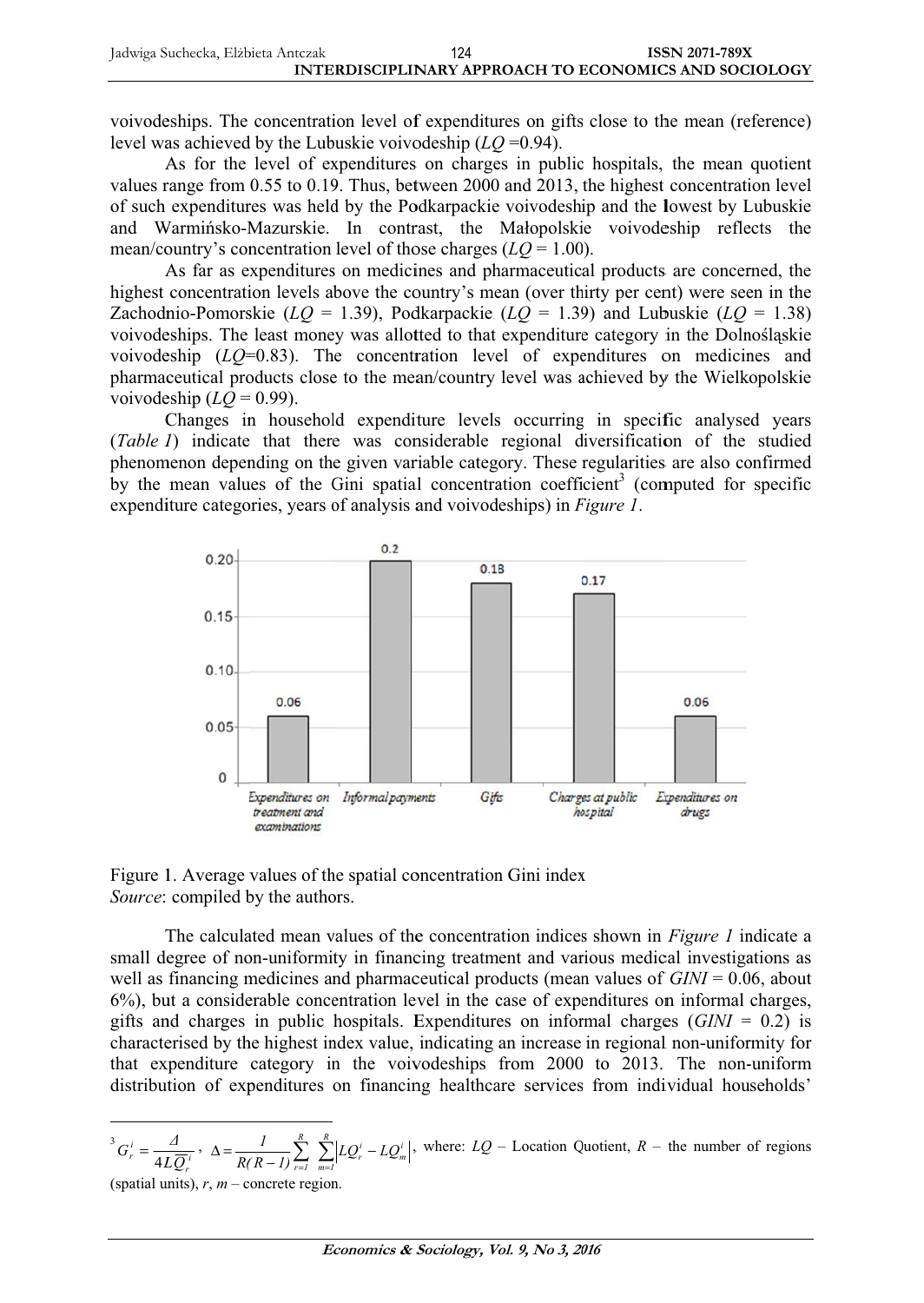resources is also indicated by the values of the spatial concentration indices for expenditures on gifts as proofs of gratitude (0.18) and expenditures on charges in public hospitals (0.17). The reasons for the observed situation may include the development of the private medical services market in facilitating quick access to healthcare, higher quality of healthcare in nonpublic facilities compared to services provided by publicly financed ones, the possibility to transfer some costs of treatment started in the private sector to the public one, and the rising prices of medicines, both those subject to refund by the central payer and over-the-counter ones which may to some extent translate into the increased tendency of household members to self-treat (Tymowska, 2007, p. 102; Suchecka, 2010 p. 156).

The results obtained in the course of the analysis of spatial concentration, defined as inequity in expenditures made on healthcare from personal incomes, reveal changes occurring in these values both in the voivodeships (geographic space) and over time, simultaneously showing the potential of using spatial concentration and location methods.

#### **2. A brief introduction to the theory of shift-share**

Structural-geographic analyses enable more detailed studies that use spatial-crosssectional and temporal-cross-sectional data. This group of methods consists of, among other, Shift-Share Analysis – SSA. Shift-share analysis was proposed in the 1940s (Creamer, 1942), and formalised and popularised in research on the diversification of regional economic growth in the 1960s (Dunn, 1960). Structural-geographic methods allow one to assess the development level of a region (a voivodeship) compared to the development level of a reference area (the country). As opposed to concentration measures, the use of the SSA method allows for the assessment of changes in regional development whilst taking into account changes in the structure of the studied phenomenon.

There are many approaches to the shift-share method, from classic to dynamic/recursive to spatial (including the spatial weights matrix). In the classic shift-share analysis of a phenomenon, a variable quantified in compound form – an absolute change or pace of changes (rate of increase/decrease) of the variable subject to direct observation – is examined. The results of that method depend on the selected system of weights, which can bias the final results of the analysis, (more see in: Antczak and Żółtaszek, 2010). In turn, the dynamic approach takes into consideration the changeability of weights in consecutive analysed periods. The analysis algorithm is based on recursive calculations of the changes, which always consider two consecutive years in a studied several-year period, and the aggregation of consecutive partial results.

The Shift-Share Method consists of decomposing the total change (most commonly a relative one, i.e. the rate of increase/decrease) into three components: global (country-related), cross-sectional (structural, sectoral; in relation to one or many features) and regional (geographic, competitive, differentiating). Net effects are often determined, these being the relative change in a region reduced by a constant global change. That allows one to select structural and spatial effects. If the changes are studied over a longer period, it is justified to assume changing weights and perform recursive calculations. This means determining a relative, absolute or net change in the value of the studied feature and specific effects sequentially, for each pair of consecutive periods. Dynamic approach is equivalent to carrying out a series of shifts in the classical analysis, determining the weight from year to year, (see: Barff *et al.*, 1988).

Therefore, further calculations will be based on the following formula:

$$
\sum_{k=1}^{V} tx_{r\bullet,k} = \sum_{k=1}^{V} tx_{\bullet\bullet,k} + \sum_{k=1}^{V} \sum_{i} u_{r\bullet(i),k} (tx_{\bullet i,k} - tx_{\bullet k}) + \sum_{k=1}^{V} \sum_{i} u_{r\bullet(i),k} (tx_{ri,k} - tx_{\bullet i,k}), \qquad (2)
$$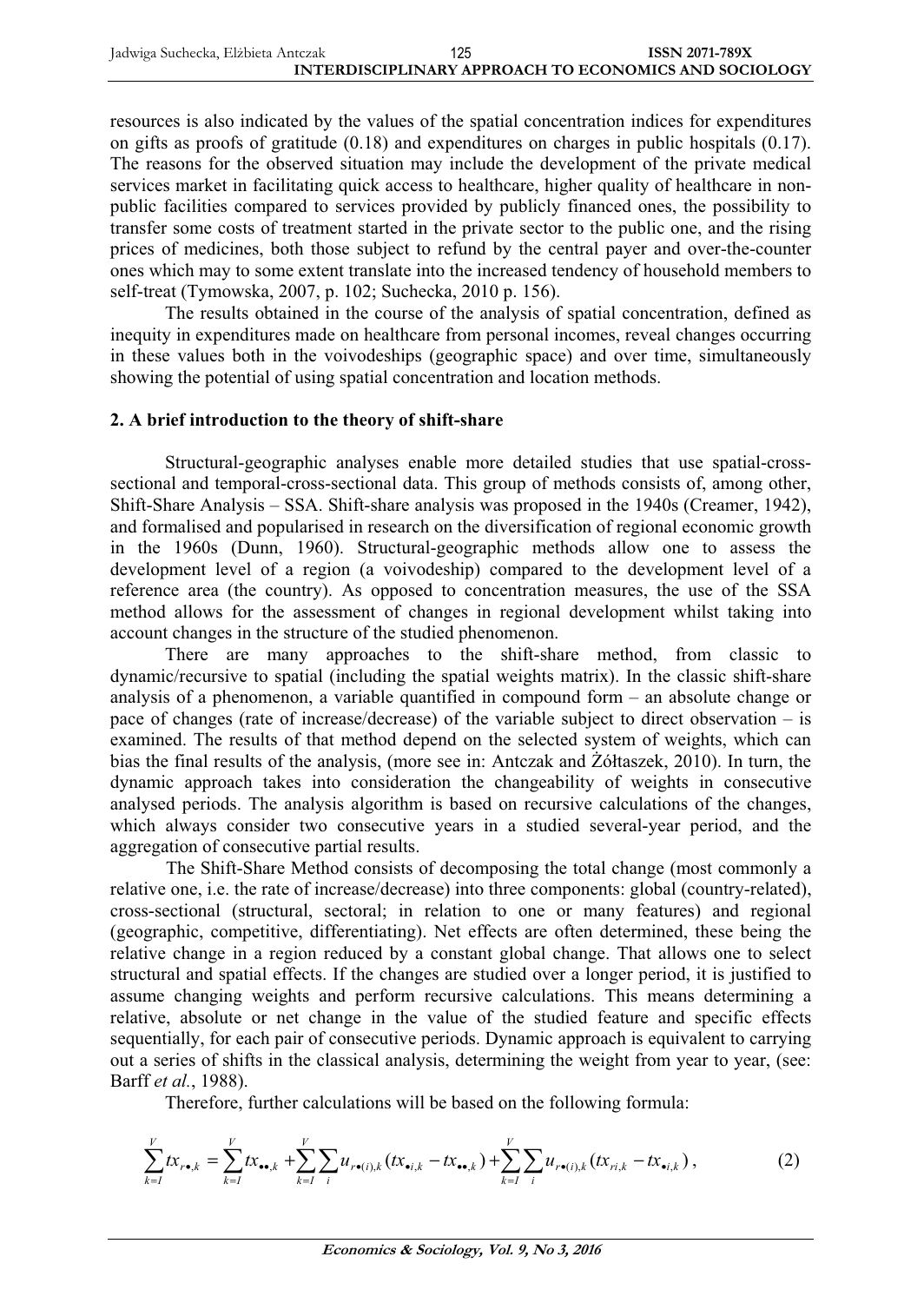where *ri k*  $r_{i,k} = \frac{(x_{ri,k}^* - x_{ri,k})}{x_{ri,k}}$  $tx_{ri,k} = \frac{(x_{ri,k}^* - x_{ni})}{(x_{ni,k}^* - x_{ni})}$ ,  $_{k} = \frac{\left(\lambda_{ri,k} - \lambda_{ri}\right)}{k}$  $=\frac{(x_{ri,k}^* - x_{ri,k})}{(x_{ri,k}^* - x_{ri,k})}$  is the rate of increase in the *I* category of expenditures in the *r* 

voivodeship in the  $k$  subperiod of analysis;  $x_{r, k}$  is value of a feature in the  $r$  voivodeship and in the *i* category of expenditures in the initial year of the period of analysis  $k$ ;  $x_{i,i,k}^*$  is the value

of a feature in the *r* voivodeship and in the *i* category of expenditures in the final year of the period of analysis  $k$ ;  $tx_r$ <sub>*k*</sub> is the mean pace of changes in the sum of expenditures in the *r* voivodeship in the subperiod  $k$ ;  $tx_{i,k}$  is the mean pace of changes in the *i* category of expenditures in the subperiod  $k$ ;  $tx \rightarrow k$  is the mean pace of changes in the aggregate variable in the country in the *k* subperiod;  $u_{r(i),k}$  are the regionally changing values of weights – shares of a studied feature  $(x_{ri})$  in the total volume of specific categories of the studied features in a given voivodeship  $(x_i)$ , in the *k* subperiod of analysis; *V* is the five subperiods of analysis: 2003/2000, 2005/2003, 2005/2007, 2009/2007, 2011/2009 and 2013/2011.

#### **3. Results of analysis**

*Figure 2* shows results of the applied dynamic shift-share analysis (compare *Formula 2*) of changes in the volume of household expenditures (data for the last three months in PLN) according to types from 2000 to 2013, taking into account the directions of changes in the phenomenon from one year to the next. Regional weights in the form of shares of the studied variable, individual cross-sectional-regional paces of changes and changes in the volume of expenditures were used to compute (marginal) means and effects: global, structural and geographic (local, competitive).

Poland's mean pace of changes in the volume of expenditures on healthcare from 2000 to 2013 was 119.5%. Therefore, the volumes of household expenditures on the described categories rose by about 120% on average in 2013 compared to 2000 (taking into account changes in the volumes of expenditures in specific years and voivodeships). The data shown in *Figure 2* indicates that all voivodeships experienced an increase in expenditures on medical services and healthcare in the analysed years. The values of the mean regional paces of changes are positive and range from 10% (Warmińsko-Mazurskie) to 506% (Zachodnio-Pomorskie). Thus, the Zachodnio-Pomorskie voivodeship is characterised by a significantly faster pace of increase in expenditures compared to the other regions. The value of the mean pace of changes in that voivodeship is 506% and amounts to an over fivefold increase in expenditures on healthcare in 2013 compared to 2000. Furthermore, the pace of increase in that region is 386 pp faster (global effect) than the mean pace for the country. This situation arises mainly due to the geographic effect or "competitiveness" of the region (geographic effect was 409 pp; structural effect was -22.9 pp.). Hence, from 2000 to 2013, households in the Zachodnio-Pomorskie voivodeship allotted the most money to expenditures connected with healthcare compared to the other voivodeships. Therefore, that region is quite "competitive" in respect of expenditures on medical products and services, gifts and charges. The group of voivodeships characterised by the pace of increase in expenditures from private resources made on all the specified healthcare categories, which is definitely faster than the mean for Poland, also includes the DolnoĞląskie (mean regional pace: 313%, net effect: 193 pp faster pace of increase than the mean for Poland), Mazowieckie (mean regional pace: 251%, 132 pp faster pace of increase than the country's pace of increase) and Lubelskie (mean regional pace: 242%, net effect: 122 pp) voivodeships. In the DolnoĞląskie, Mazowieckie and Lubelskie voivodeships, the factor determining the fast pace of increase in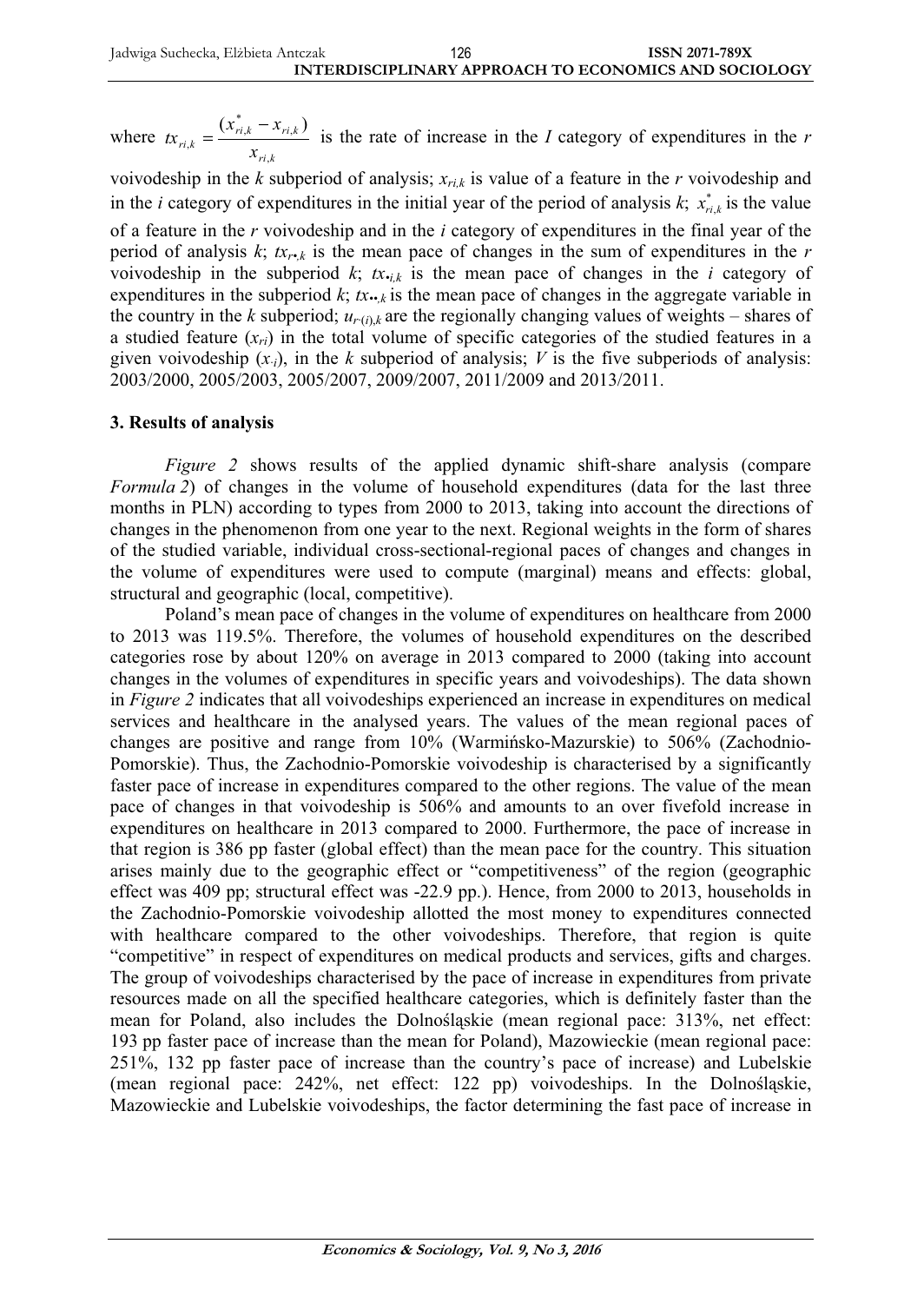expenditures was also the regions' "competitiveness"<sup>4</sup> (geographic effects: 143 pp, 125 pp and 155 pp respectively). That means an increase in the volume of expenditures with respect to all healthcare categories in those regions that is faster than the pace of increase for that variable in the other voivodeships in the studied period.



Figure 2. Results of dynamic shift-share analysis of changes in the amount of household spending on health care, by province, category and year Source: compiled by the authors.

Voivodeships where the mean pace of expenditures on healthcare is slower than the mean pace of increase in the variable include Warminsko-Mazurskie (net effect: -10.9 pp), Opolskie (net effect: -64 pp), Lubuskie (net effect: 24 pp) and Wielkopolskie (net effect: -5 pp). However, in the Lubuskie voivodeship (the only one among those mentioned), the net effect value was mainly influenced by changes to the structure of expenditures in that region being slower than changes arising from local determinants (structural effect: -49.4 pp.

<sup>&</sup>lt;sup>4</sup> Household spending on health care is associated with population morbidity (a detailed discussion of the issue, see Section 1 of this publication). This means that the higher the morbidity, the greater the cost for the treatment of diseases. Thus, the analysed variable is rather a destimulant for regional development, and the term "competitiveness" indicates an above-average propensity to spend money and is thus a negative phenomenon.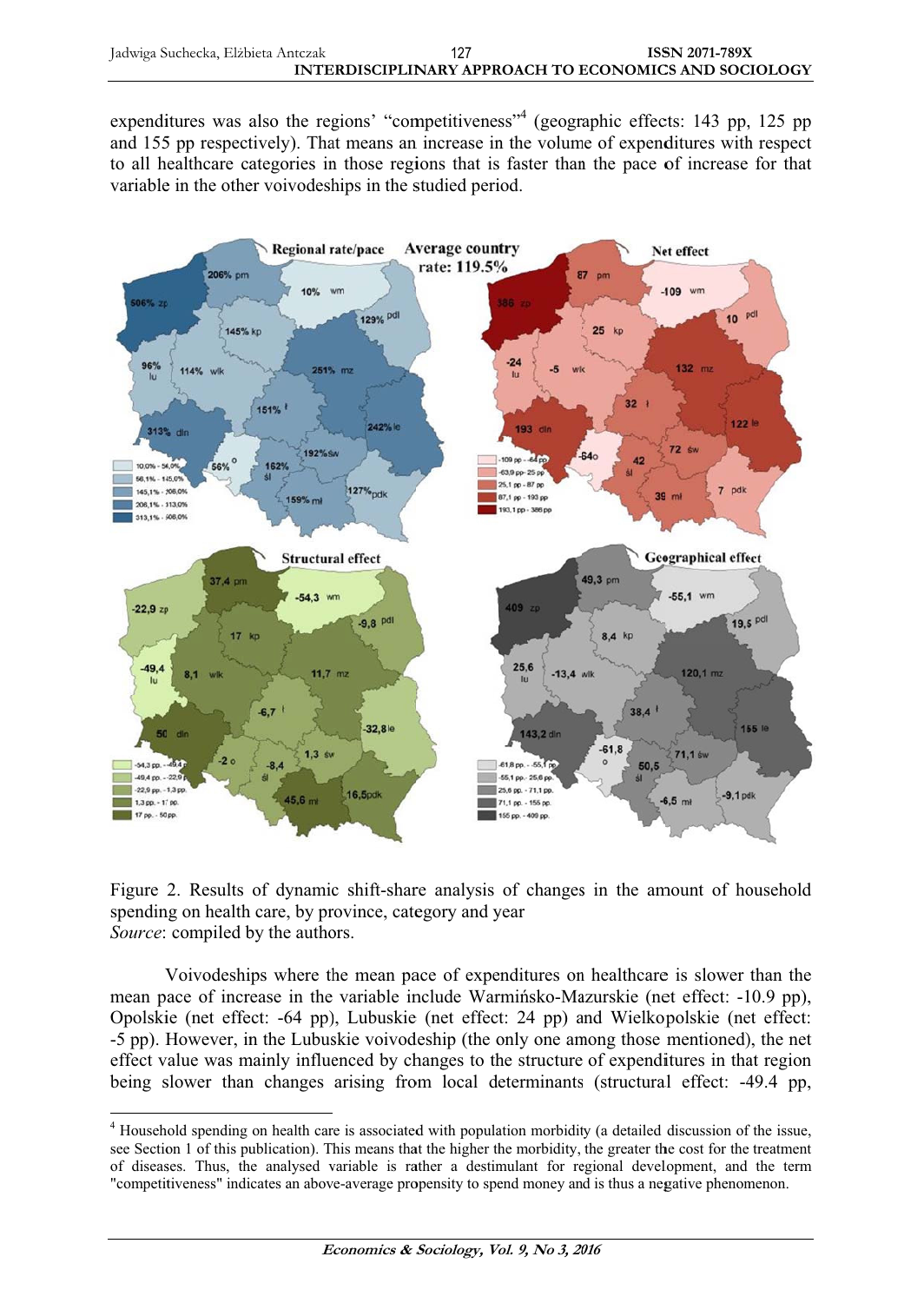| Jadwiga Suchecka, Elżbieta Antczak | 128 | <b>ISSN 2071-789X</b>                                 |
|------------------------------------|-----|-------------------------------------------------------|
|                                    |     | INTERDISCIPLINARY APPROACH TO ECONOMICS AND SOCIOLOGY |

geographic effect: 25.6 pp). The Wielkopolskie voivodeship is characterised by a pace of changes in expenditure volume close to the mean pace for the country (regional pace in the voivodeship: 114%; the country's pace was 119.5%), see Figure 2.

The data contained in *Figure 2* also indicates that the net effect value of the volume of household expenditures on medical and other healthcare-related services in specific voivodeships from 2000 to 2013 may be affected by changes in the structure of costs. Alternatively, the change could result from the "competitiveness" effect. On the other hand, the values of the structural and geographic effects are affected by shares of the volumes of changes in a specific expenditure category (*Table 2*).

Table 2. The share of (changes in) individual expenditure levels in the volume of net, structural and geographical effects (in percentage points)

|              | $N\!E$   | Exp. on<br>treatment $\&$<br>examinations payments | Informal | Gifts  | Charges<br>in<br>a public<br>hospital | Exp.<br>on<br>drugs | SE      | Exp. on<br>treatment&<br>examinations | <b>Informal</b><br>payments | Gifts                    | Charges<br>in<br>a public<br>hospital | Exp.<br><i>on</i><br>drugs | <b>GE</b> |
|--------------|----------|----------------------------------------------------|----------|--------|---------------------------------------|---------------------|---------|---------------------------------------|-----------------------------|--------------------------|---------------------------------------|----------------------------|-----------|
| dln          | 193.3    | $-10.2$                                            | 27.2     | 4.3    | 43.5                                  | $-14.9$             | 50.0    | $-18.1$                               | 182.9                       | 4.4                      | $-27.2$                               | 1.3                        | 143.2     |
| kp           | 25.4     | $-30.5$                                            | $-5.0$   | 1.0    | 72.9                                  | $-21.4$             | 17.0    | 5.3                                   | 15.8                        | $-9.2$                   | $-4.5$                                | 1.0                        | 8.4       |
| le           | 122.1    | $-39.8$                                            | 17.9     | 0.7    | 20.8                                  | $-32.4$             | $-32.8$ | $-19.7$                               | 83.8                        | 49.9                     | 43.2                                  | $-2.2$                     | 154.9     |
| lu           | $-23.8$  | $-41.5$                                            | 4.5      | 7.1    | 5.4                                   | $-24.8$             | $-49.3$ | 20.5                                  | $-3.2$                      | 2.2                      | 3.7                                   | 2.4                        | 25.6      |
| ł            | 31.7     | $-47.6$                                            | 25.3     | $-2.5$ | 37.2                                  | $-19.1$             | $-6.7$  | 10.4                                  | 8.5                         | 18.0                     | 11.7                                  | $-10.2$                    | 38.4      |
| mł           | 39.1     | $-14.1$                                            | 41.3     | $-0.8$ | 39.2                                  | $-19.9$             | 45.6    | 14.5                                  | $-42.0$                     | 18.2                     | $-2.1$                                | 4.9                        | $-6.5$    |
| mz           | 131.8    | $-30.1$                                            | 22.6     | 3.0    | 40.9                                  | $-24.6$             | 11.7    | 21.2                                  | 30.8                        | 28.7                     | 40.1                                  | $-0.6$                     | 120.1     |
| pdk          | 7.4      | $-42.2$                                            | 0.1      | 0.0    | 80.0                                  | $-21.4$             | 16.5    | 32.7                                  | 20.4                        | 0.7                      | $-65.0$                               | 2.1                        | $-9.1$    |
| św           | 72.3     | $-19.8$                                            | 25.5     | 3.7    | 21.0                                  | $-29.2$             | 1.3     | $-13.4$                               | 21.5                        | $-1.9$                   | 66.5                                  | $-1.5$                     | 71.1      |
| $\mathbf{o}$ | $-63.8$  | $-28.8$                                            | 18.8     | 10.3   | 21.5                                  | $-23.7$             | $-2.0$  | $-5.7$                                | $-28.6$                     | 12.0                     | $-39.9$                               | 0.4                        | $-61.8$   |
| śl           | 42.2     | $-28.9$                                            | 27.3     | 0.1    | 14.1                                  | $-21.0$             | $-8.4$  | $-0.5$                                | $-12.5$                     | 9.2                      | 60.3                                  | $-6.0$                     | 50.5      |
| wlk          | $-5.3$   | $-34.6$                                            | 6.8      | 23.2   | 37.3                                  | $-24.6$             | 8.1     | 6.0                                   | $-14.7$                     | $\overline{\phantom{a}}$ | 5.4                                   | 5.2                        | $-13.4$   |
| pm           | 86.7     | $-35.9$                                            | 17.3     | 29.9   | 44.3                                  | $-18.2$             | 37.4    | 3.5                                   | $-1.9$                      | ٠                        | 75.7                                  | 0.7                        | 49.3      |
| wm           | $-109.5$ | $-40.4$                                            | 11.4     | $-9.2$ | 15.9                                  | $-32.0$             | $-54.3$ | $-7.8$                                | $-4.5$                      | $\overline{\phantom{a}}$ | $-21.6$                               | $-4.2$                     | $-55.1$   |
| pdl          | 9.7      | $-31.8$                                            | 33.9     | $-3.3$ | 7.4                                   | $-16.0$             | $-9.8$  | 10.1                                  | $-45.1$                     | 18.2                     | 32.4                                  | 3.9                        | 19.5      |
| zp           | 386.1    | $-24.0$                                            | 13.9     | 4.9    | 11.2                                  | $-28.9$             | $-22.9$ | $-16.1$                               | 219.2                       | $-7.2$                   | 219.0                                 | $-5.9$                     | 409.0     |

Notes:  $NE$  – net effect,  $SE$  – structural effect,  $GE$  – geographical effect. Source: compiled by the authors.

Data presented in *Figure 2* imply that there are components in voivodships (in the form of the share of the volume of specific expenditure categories) that are of importance in the values of structural and geographical effects. For example, the net effect value in the Zachodnio-Pomorskie voivodeship was influenced by local factors (geographic effect: 409 pp). In turn, the detailed results in *Table 2* indicate that the geographic effect value in that voivodeship was most significantly affected by changes in the volume of shares of expenditures made on informal charges (219.3 pp) and charges in public hospitals (219 pp) – the fastest as compared to the pace of changes in those expenditure categories in the other regions. On the other hand, in the Malopolskie voivodeship – where the pace of changes in the volume of expenditures from 2000 to 2013 was 33 pp faster than the country's pace (net effect:  $39.1$  pp.) – the net effect value was mainly influenced by the volume of the structural effect (45.6 pp). In turn, changes in the structure of household expenditures being faster than the country's mean resulted mainly from changes in the volume of shares of informal charges  $(41.3 \text{ pp})$  and charges in public hospitals  $(39.2 \text{ pp})$  compared to changes in the levels of the other expenditure categories in that region and compared to the pace of changes in those cost categories in Poland.

The volumes of net effects calculated based on structural-geographic equation (2) are also explained by the verification of the sectoral pace of changes and net effect as well as an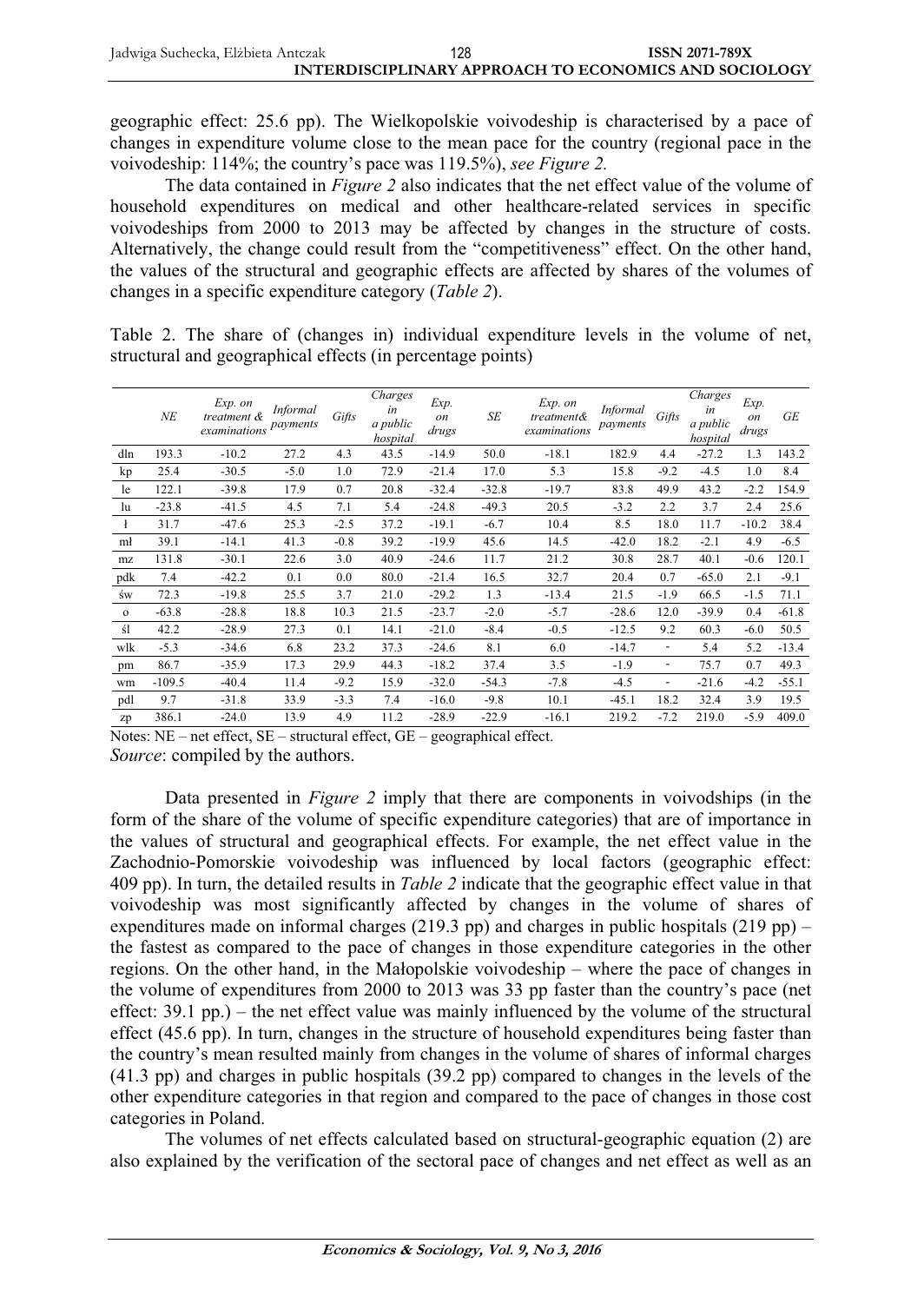analysis of absolute values of changes in the volume of specific expenditure categories in voivodeships in the studied years, Table 3.

Table 3. Average periodic changes in the amount of expenses and the effects of structural and geographical equality (in percentages and percentage points)

|                             | Exp. on<br><i>treatment&amp;</i><br>examinations<br>$(in \%)$ | <i>Informal</i><br>payments<br>$(in \%)$ | Gifts<br>$(in \%)$ | Charges in a<br>public hospital<br>$(in \%)$ | Exp. on drugs<br>$(in \%)$ |
|-----------------------------|---------------------------------------------------------------|------------------------------------------|--------------------|----------------------------------------------|----------------------------|
| dln                         | 34.6                                                          | 4.9                                      | 115.3              | 45.3                                         | 3.4                        |
| kp                          | 88.1                                                          | $-47.9$                                  | 350.9              | 51.5                                         | 97.4                       |
| le                          | 31.6                                                          | 14.7                                     | 4.5                | 34.6                                         | 11.1                       |
| lu                          | 84.6                                                          | 83.9                                     | 45.0               | 33.6                                         | 20.6                       |
| $\mathfrak{p}$              | 47.7                                                          | 6.2                                      | 206.4              | 14.3                                         | 152.6                      |
| mł                          | 93.1                                                          | 6.4                                      | 84.5               | 50.7                                         | 49.7                       |
| m <sub>z</sub>              | 74.1                                                          | $-43.2$                                  | 127.8              | 29.6                                         | 80.2                       |
| pdk                         | 104.5                                                         | 4.5                                      | 150.7              | 43.0                                         | 217.9                      |
| św                          | 58.0                                                          | $-9.5$                                   | 430.8              | 37.5                                         | 133.7                      |
| $\boldsymbol{o}$            | 52.5                                                          | 103.8                                    | $-104.8$           | 34.5                                         | $-7.6$                     |
| śl                          | 51.5                                                          | 54.0                                     | 307.9              | 28.5                                         | 182.6                      |
| wlk                         | 72.9                                                          | 37.4                                     | 151.1              | 66.0                                         | $-14.6$                    |
| pm                          | 65.6                                                          | 8.6                                      | 242.9              | 36.4                                         | 42.8                       |
| wm                          | 32.8                                                          | $-242.4$                                 | $-118.1$           | 39.4                                         | 8.5                        |
| pdl                         | 97.6                                                          | 64.4                                     | 224.2              | 55.1                                         | 14.9                       |
| zp                          | 86.4                                                          | 106.5                                    | 23.8               | 36.1                                         | 32.5                       |
| Average sectoral rate (w %) | 109.7                                                         | 235.5                                    | 437.7              | 44                                           | 279.7                      |
| Sectoral net effect (w pp.) | $-9.8$                                                        | 116                                      | 318.2              | $-75.5$                                      | 160.2                      |
|                             |                                                               | Average country rate/pace 119.5%         |                    |                                              |                            |

*Source:* compiled by the authors.

The results presented in *Table 3* indicate that all of the analysed expenditure categories showed a positive mean pace of changes in their volumes from 2000 to 2013. This means an increase in the mean level of household expenditures on healthcare in Poland's voivodeships in the analysed period.

The category of informal charges was characterised by the fastest pace of changes in expenditures (437.7%). In this category of expenditures, the pace of increase was faster than the mean pace of changes in Poland by over 318.2 pp. The slowest changes in the volume of household expenditures occurred in the category of charges paid in public hospitals (sectoral effect 44%, net sectoral effect -75.5 pp).

As for the category of expenditures on various medical investigations and treatment, the biggest changes in the volumes of those expenditures from 2000 to 2013 occurred in the Podkarpackie (mean increase of 104.5%), Podlaskie (mean increase of 97.6%) and Małopolskie (increase of 93.1%) voivodeships. The lowest increase in the level of that expenditure category occurred in the Lubelskie voivodeship  $(+31.6\%)$ . As far as the category of households' expenditures on informal charges is concerned, the highest increase in the variable level was noted in the Zachodnio-Pomorskie  $(+106.5%)$  and Opolskie  $(+103.8%)$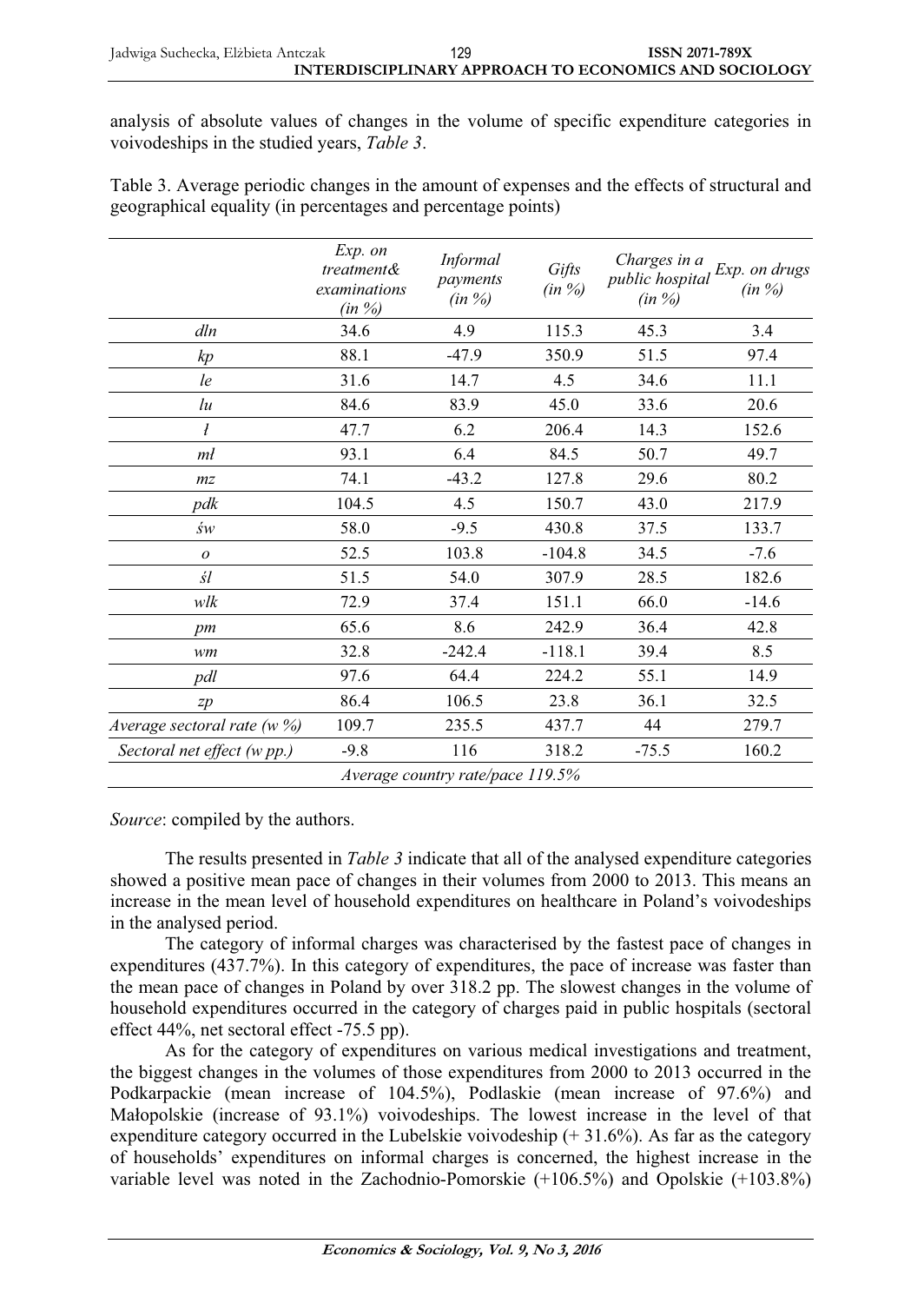voivodeships, whereas the biggest decrease was observed in the Warminsko-Mazurskie  $(-242.4\%)$  voivodeship.

In the studied period, the largest increase in expenditures on gifts occurred in the Świętokrzyskie voivodeship  $(430\%)$ , while the largest decrease in this variable's level was noted in only two voivodeships: again in Warmińsko-Mazurskie (-118.1%) and in Opolskie  $(-104.8\%)$ .

From 2000 to 2013, there was an increase in the level of expenditures on charges in public hospitals in all voivodeships. The biggest change in the level of that variable characterized the Wielkopolskie voivodeship (66%). More than fifty per cent increases were observed in the Kujawsko-Pomorskie, Maáopolskie and Podlaskie voivodeships. The smallest increase in volume of that expenditure category was observed in the Łódzkie voivodeship  $(14.3\%)$ .

In turn, the largest increase in the level of household expenditures on medicines and pharmaceutical products was noted for the Podkarpackie voivodeship (217.9%), and the smallest for Dolnoślaskie (3.4%). On the other hand, the biggest decrease was observed in the Wielkopolskie voivodeship (-14.6%).

The changes in the volumes of expenditures on the presented types of medical care, services and products are reflected by the level of sectoral effects as well as the volumes of global, structural and geographic effects.

### **Conclusions**

The results of the applied quantitative methods allowed for the analysis of changes in household expenditures on treatment and various medical investigations, informal charges, gifts, charges in public hospitals as well as medicines and pharmaceutical products from 2000 to 2013, taking into account spatial structure (voivodeships) and annual changes in the volume of the phenomenon in time.

The research carried out indicated that the observed level of household expenditures on healthcare is non-uniformly distributed in both time and space, particularly with respect to informal charges, expenditures on gifts and charges in public hospitals. This fact is confirmed by the mean values of the Gini spatial concentration coefficient (*Table 1* and *Figure 1*). Simultaneously, the Gini indices indicate that household expenditures on treatment and various medical investigations as well as on medicines and pharmaceutical products in specific years were characterised by a slight non-uniformity of distributions,  $GINI = 0.06$ ; (*Figure 1*). The location quotients' values revealed that the highest degree of concentration occurs in the Zachodnio-Pomorskie, Kujawsko-Pomorskie, Lubuskie, Wielkopolskie, Warmińsko-Mazurskie, Dolnośląskie or Mazowieckie voivodeships (*Table 1*). The lowest mean LQ values occurred for the Podkarpackie, Opolskie and Lubuskie voivodeships. Issues concerning the concentration degree of expenditure volumes are reflected by the mean paces of changes in the phenomenon level in specific voivodeships. The biggest rise in expenditures actually occurred in the Zachodnio-Pomorskie, DolnoĞląskie, Mazowieckie or Lubelskie voivodeships, while the slowest pace of changes was noted in the Opolskie, Warmińsko-Mazurskie and Podlaskie voivodeships (*Figure 2*).

Furthermore, the shift-share analysis results indicate that there was an upward trend in the volume of expenditures on the discussed categories of medical services and care from 2000 to 2013 (the national pace of changes was +119.5%). Moreover, each voivodeship and each expenditure category are also characterised by a positive pace of changes reflected by the positive values of the mean regional and sectoral paces (*Figure 2* and *Table 3*).

The decomposition of the global effect into domestic, structural and geographic/competitiveness effects revealed that the net effects in the voivodeships are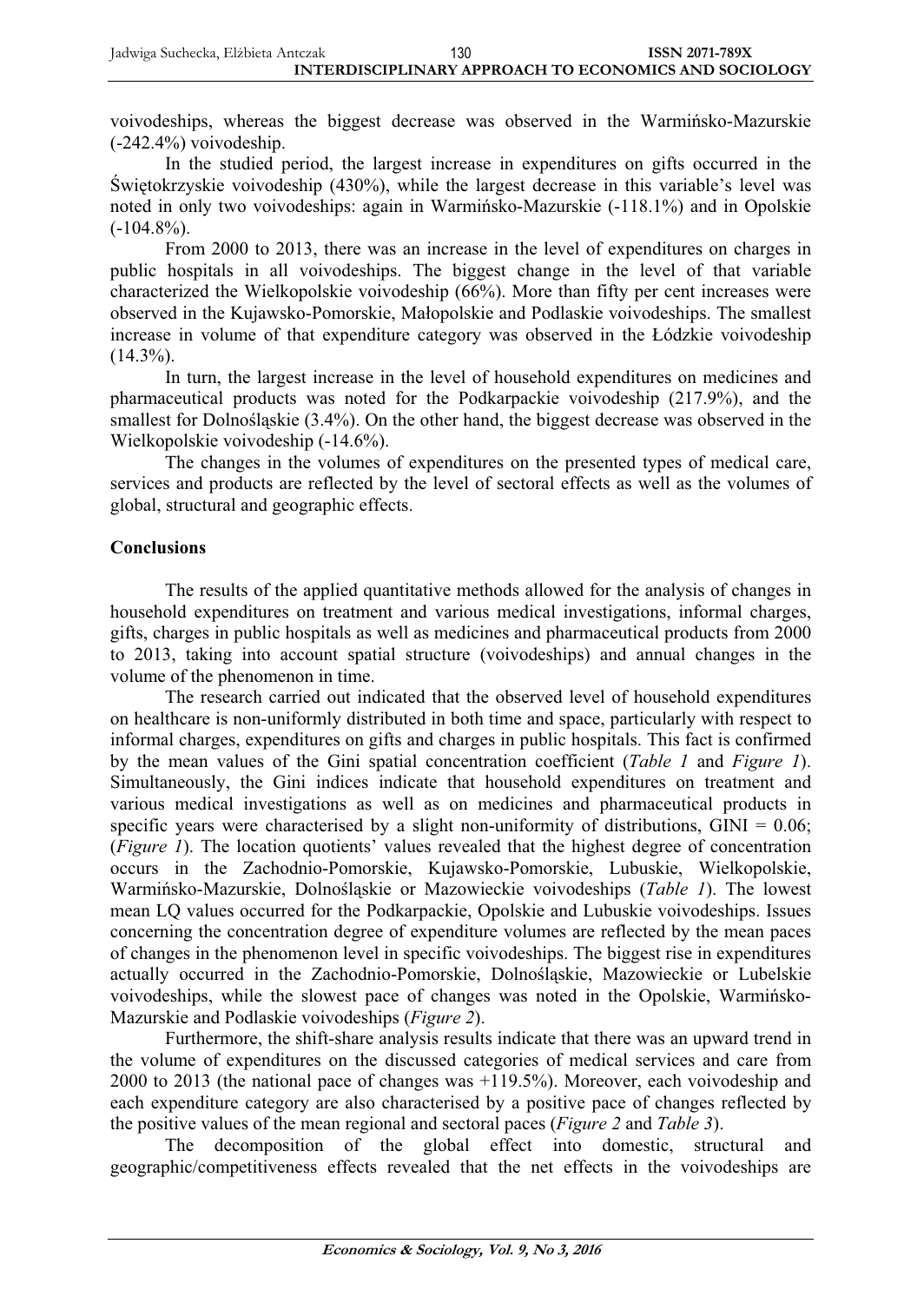considerably affected by local/competitiveness factors (geographic effects). There may be many causes of this phenomenon. The most important of those were specified in the first part of this paper, while the results of the conducted analysis generally confirmed the theses formulated in other studies.

Conclusions about the spatial non-uniformity of the studied phenomenon drawn in this paper are also proved by the shares of changes in the volumes of specific expenditure type levels in the paces of changes in specific voivodeships. In a majority of regions, the level of competitiveness factors was mainly affected by the pace of changes in the volume of informal charges and charges paid in public hospitals, e.g. in the Zachodnio-Pomorskie or Dolnośląskie voivodeships (*Table 2).* However, the spatial diversification of household expenditures made from their own resources is significant, which translates into the need to individually analyse the situation in each of the studied units.

To sum up, the conducted analysis enabled the allocation of changes to the selected components in the studied phenomenon and thus provided additional information indicating that the observed changes are regionally (in respect of voivodeships) characterised by a specific developmental trend which, however, is specific for each region. Nevertheless, due to the nature of statistical information (high generality of panel data), the obtained results should be regarded as a starting point for further, more detailed research that takes cause and effect relationships into account.

## **References**

- Antczak, E., Żółtaszek, A. (2010), Przestrzenno-czasowe analizy zróżnicowania wynagrodzeń w Polsce, In: Józef Pociecha (ed.), *Aktualne zagadnienia modelowania i prognozowania zjawisk spoáeczno-gospodarczych, Studia i prace Uniwersytetu Ekonomicznego w Krakowie*, Wydawnictwo Uniwersytetu Ekonomicznego w Krakowie, Kraków, pp. 14- 22.
- Barff, R. A., Knight, P. L. (1988), *Dynamic Shift-Share Analysis*, Growth and Change, 19/2.
- Batóg, J., Batóg, B. (2007), Ocena zmian zatrudnienia w krajach Unii Europejskiej z wykorzystaniem analizy shift-share, *Prace i Materiaáy Wydziaáu Zarządzania Uniwersytetu Gdańskiego*, No. 5, Gdańsk, pp. 9-25.
- Baumann, R. L., Hayes, K. J., Slottje, D. J. (1995), *Some new methods for measuring and describing economic inequality*, JAI Press Inc., London.
- Beyers, B. W. (2013), *Service Employment and Unemployment in the Great Recession: Trends in OECD Countries and U.S*, States Service Industries and Regions Advances in Spatial Science, Berlin.
- CzapiĔski, J., Panek, T. (ed.) (2000, 2003, 2007, 2009, 2011, 2013), *Social diagnosis*, www.diagnoza.com [accessed: 01.07.2015].
- Costantini, V., Montini, A., Mazzanti, M. (2012), *Hybrid Economic-Environmental Accounts*, London: Routledge.
- Dinc, M. (2002), *Regional and Local Economic Analysis Tools*, The World Bank Washington, DC.
- Franklin, R. (2012), An Examination of the Geography of Population Composition and Change in the United States, 2000-2010, *Popul Space Place*, 2014 Jan; 20(1), pp. 18-36, doi: 10.1002/psp.1744.
- Jewczak, M., ĩóátaszek A. (2011), Spatial shift-share analysis as a health policy tool, *Acta Universitatis Lodziensis, Folia Oeconomica*, No. 252/2011, Lodz, pp. 87-100.
- Laskowska, I. (2000), Równość w finansowaniu i dostępności świadczeń medycznych, In: Suchecki B. (ed.), *Dane panelowe i modelowanie wielowymiarowe w badaniach*  ekonomicznych, Wydawnictwo ABSOLWENT, Łódź.